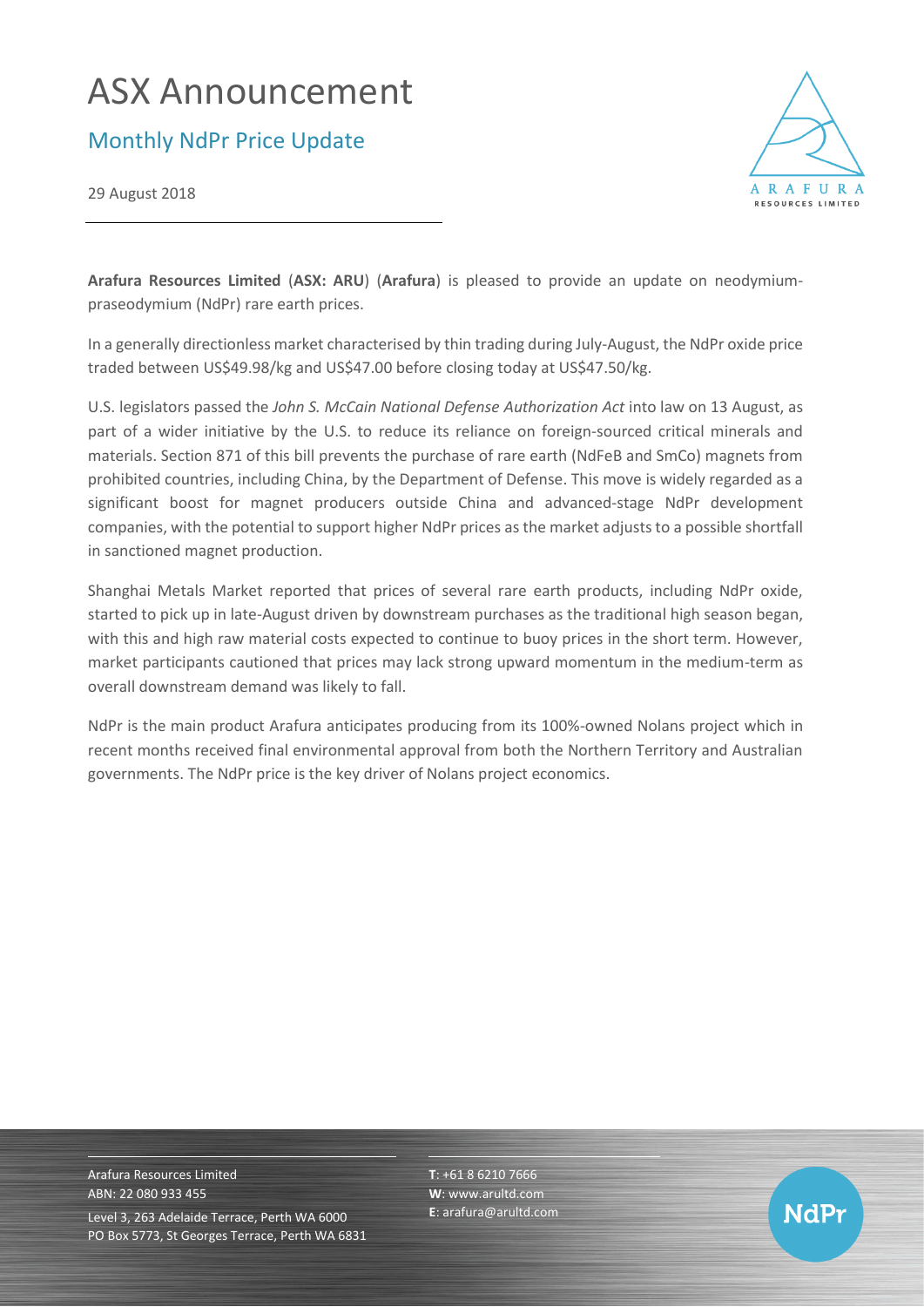# **Monthly NdPr Price Update**





### About NdPr

NdPr is in short supply globally and is the critical raw material in the manufacture of ultra-strong, highperformance NdFeB permanent magnets, which are used extensively in the automotive industry for electric components such as seats, mirrors, wipers, steering and braking.

Importantly, the compound has also emerged as a key enabler of hybrid and electric vehicles as highperformance magnets play a key role in electric traction motors. While traditional petrol or diesel combustion engine motor vehicles each use approximately 0.7 kilograms of NdPr oxide, electric or hybrid vehicles require an additional 1 kilogram.

The increasing shift towards hybrid and electric drivetrain technologies among the world's leading automotive manufacturers is expected to continue to positively influence market fundamentals for NdPr.

- ENDS -